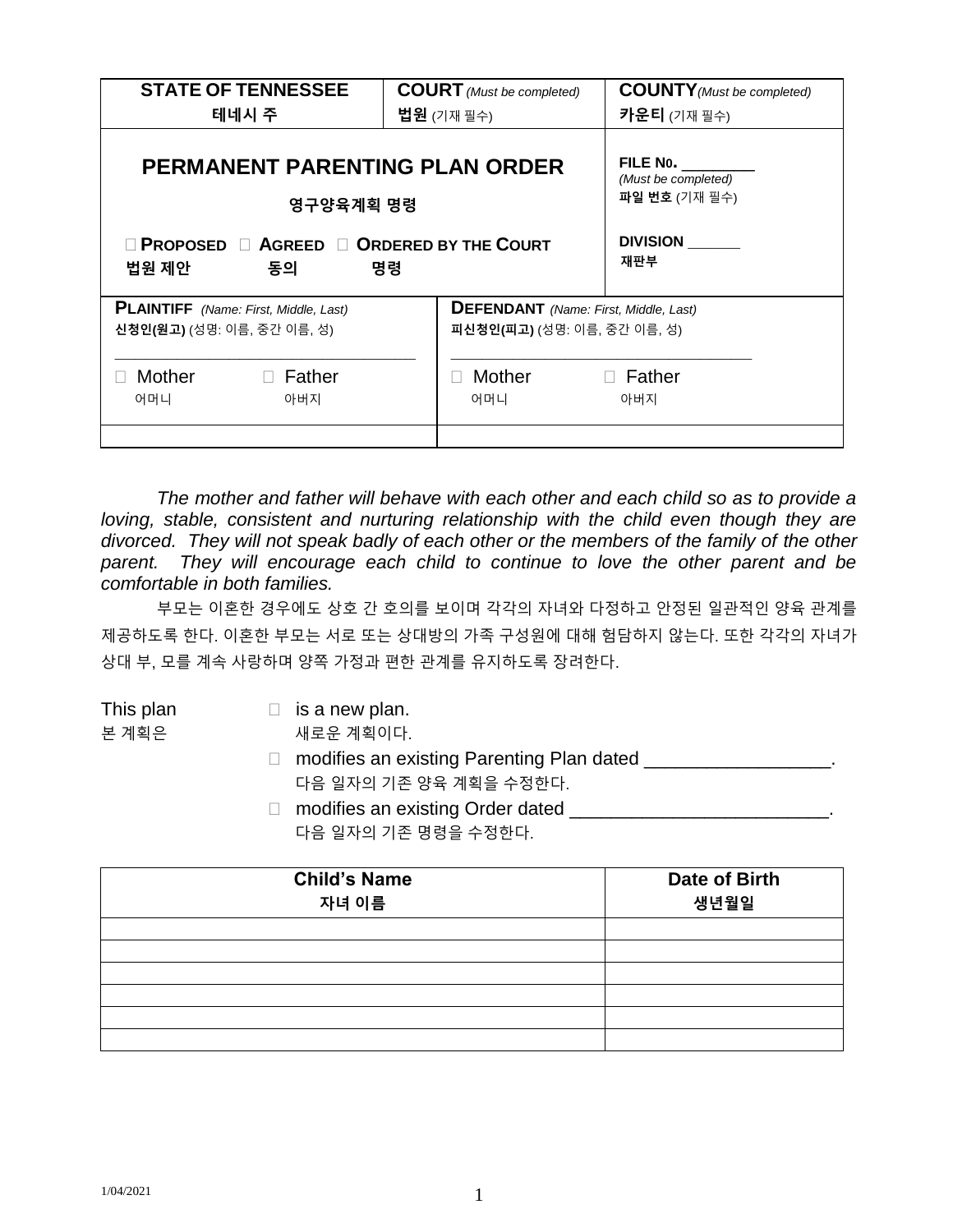# **I. RESIDENTIAL PARENTING SCHEDULE 동거 부모 양육 시간표**

#### **A. RESIDENTIAL TIME WITH EACH PARENT 각 부모와의 동거 시간**

The Parenting Plan must designate the parent with whom the child is scheduled to reside a majority of the time as the Primary Residential Parent of the child(ren). The designation shall not affect either parent's rights and responsibilities under the Parenting Plan. 양육 계획은 자녀가 대부분의 시간을 보내게 될 자녀의 주된 동거 보호자가 될 부모를 지정해야 한다. 주된 동거 보호자 지정은 양육 계획에 따른 어느 한쪽 부모의 권리나 책임에 영향을 미치지 않는다.

The Primary Residential Parent is

주된 동거 보호자는

- Mother
	- 어머니다.
- $\square$  Father
	- 아버지다.
- $\Box$  Joint Primary Residential Parents (only if by agreement) Child must reside an equal amount of time with both parents.

공동 주된 동거 부모다(양측 동의 필수). 자녀의 양쪽 부모와의 동거 시간이 동일해야 한다.

 Waived by Mother and Father (only if by agreement) Child must reside an equal amount of time with both parents. 어머니와 아버지가 포기했다(양측 동의 필수). 자녀의 양쪽 부모와의 동거 시간이 동일해야 한다.

Under the schedule set forth below, each parent will spend the following number of days with the children:

각 부모는 아래 제시된 일정에 따라 아래 일수를 자녀와 함께 보내기로 한다.

| Mother | days | Father | days |
|--------|------|--------|------|
| 어머니    | 일    | 아버지    | 일    |

# **B. DAY-TO-DAY SCHEDULE 일일 시간표**

The  $\Box$  mother  $\Box$  father shall have responsibility for the care of the child or children except at the following times when the other parent shall have responsibility:

• 어머니 • 아버지는 다른 쪽 부모가 자녀(들)를 돌볼 책임이 있는 다음 기간을 제외하고 자녀(들)를 돌볼 책임이 있다.



The other parent shall also have responsibility for the care of the child or children at the additional parenting times specified below: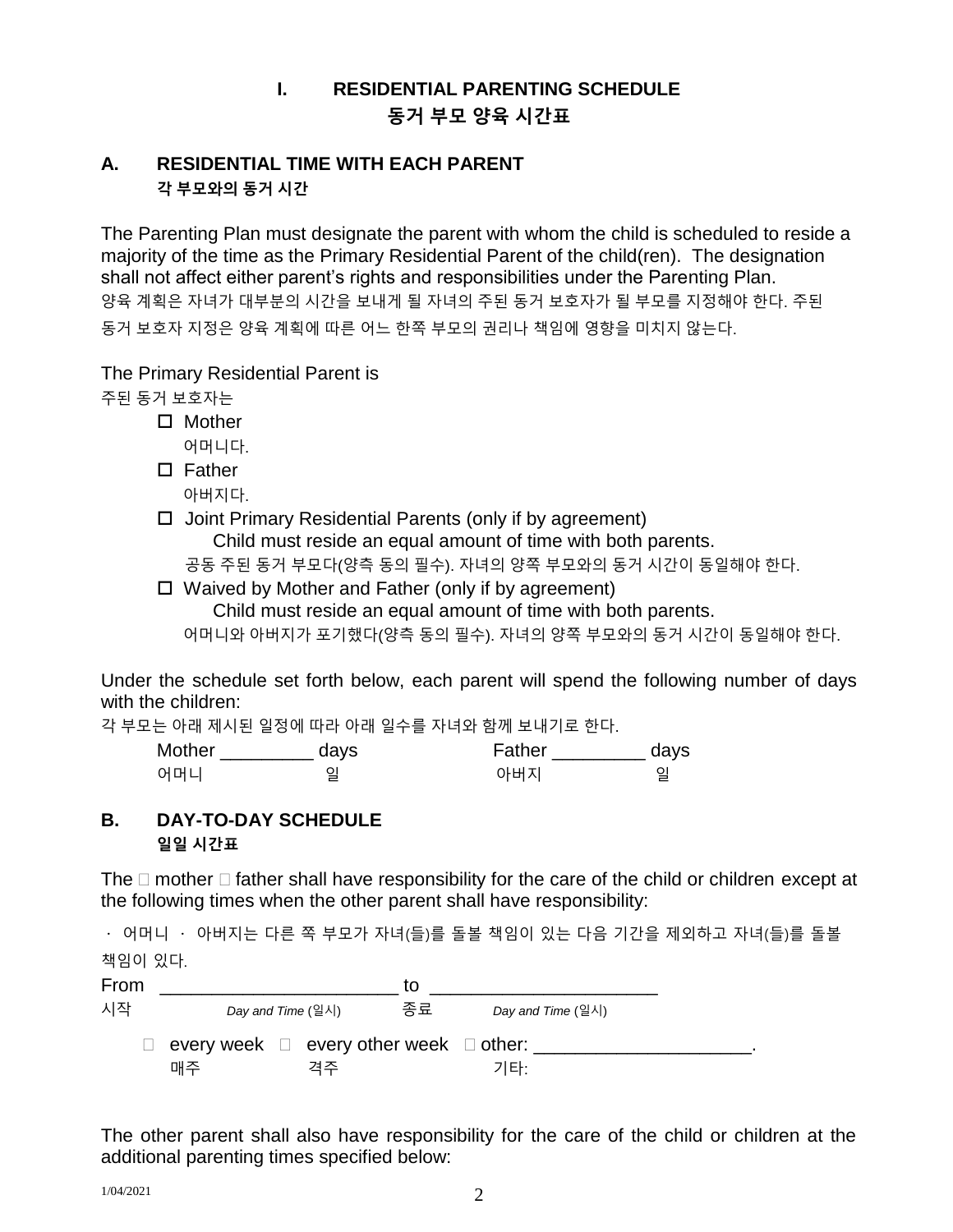다른 쪽 부모는 아래 명시된 추가 양육 기간에도 자녀(들)를 돌볼 책임이 있다.

| From      |                                                  | to                |                             |                            |
|-----------|--------------------------------------------------|-------------------|-----------------------------|----------------------------|
| 시작        | Day and Time $(9 \lambda )$                      | 종료                | Day and Time $(9 \lambda )$ |                            |
| П         | every week $\Box$ every other week $\Box$ other: |                   |                             |                            |
| 매주        | 격주                                               | 기타:               |                             |                            |
|           |                                                  |                   |                             |                            |
|           | This parenting schedule begins $\Box$            |                   | or                          | date of the Court's Order. |
| 본 양육 시간표는 |                                                  | Day and Time (일시) | 또는.                         | 법원 명령 발부일부터 시행한다.          |

## **C. HOLIDAY SCHEDULE AND OTHER SCHOOL FREE DAYS 휴일 및 기타 비등교일**

*Indicate if child or children will be with parent in ODD or EVEN numbered years or EVERY year:*

자녀가 매 홀수/짝수 해 또는 매년 어느 쪽 부모와 함께 지내게 될지 표시하시오.

|                                                          | <b>MOTHER</b>                                                                                                                                                                                                                       | <b>FATHER</b> |
|----------------------------------------------------------|-------------------------------------------------------------------------------------------------------------------------------------------------------------------------------------------------------------------------------------|---------------|
|                                                          | 어머니                                                                                                                                                                                                                                 | 아버지           |
| New Year's Day                                           |                                                                                                                                                                                                                                     |               |
| 1월 1일(양력설)                                               |                                                                                                                                                                                                                                     |               |
| Martin Luther King Day                                   |                                                                                                                                                                                                                                     |               |
| 마틴 루터 킹 기념일                                              |                                                                                                                                                                                                                                     |               |
| Presidents' Day                                          |                                                                                                                                                                                                                                     |               |
| 대통령의 날                                                   |                                                                                                                                                                                                                                     |               |
| Easter Day (unless otherwise                             |                                                                                                                                                                                                                                     |               |
| coinciding with Spring Vacation)<br>부활절 (봄방학과 겹치지 않는 경우) |                                                                                                                                                                                                                                     |               |
| Passover Day (unless otherwise                           |                                                                                                                                                                                                                                     |               |
| coinciding with Spring Vacation)                         | <u>experience</u> and the control of the control of the control of the control of the control of the control of the control of the control of the control of the control of the control of the control of the control of the contro |               |
| 유월절 (봄 방학과 겹치지 않는 경우)                                    |                                                                                                                                                                                                                                     |               |
| Mother's Day                                             |                                                                                                                                                                                                                                     |               |
| 어머니의 날                                                   |                                                                                                                                                                                                                                     |               |
|                                                          |                                                                                                                                                                                                                                     |               |
| 전몰 장병 추모일 (비등교일인 경우)                                     |                                                                                                                                                                                                                                     |               |
| Father's Day                                             |                                                                                                                                                                                                                                     |               |
| 아버지의 날                                                   |                                                                                                                                                                                                                                     |               |
| July 4 <sup>th</sup>                                     |                                                                                                                                                                                                                                     |               |
| 독립기념일                                                    |                                                                                                                                                                                                                                     |               |
| Labor Day                                                |                                                                                                                                                                                                                                     |               |
| 노동절                                                      |                                                                                                                                                                                                                                     |               |
| Halloween                                                |                                                                                                                                                                                                                                     |               |
| 할로윈                                                      |                                                                                                                                                                                                                                     |               |
|                                                          |                                                                                                                                                                                                                                     |               |
| 추수감사절 및 같은 주 금요일                                         |                                                                                                                                                                                                                                     |               |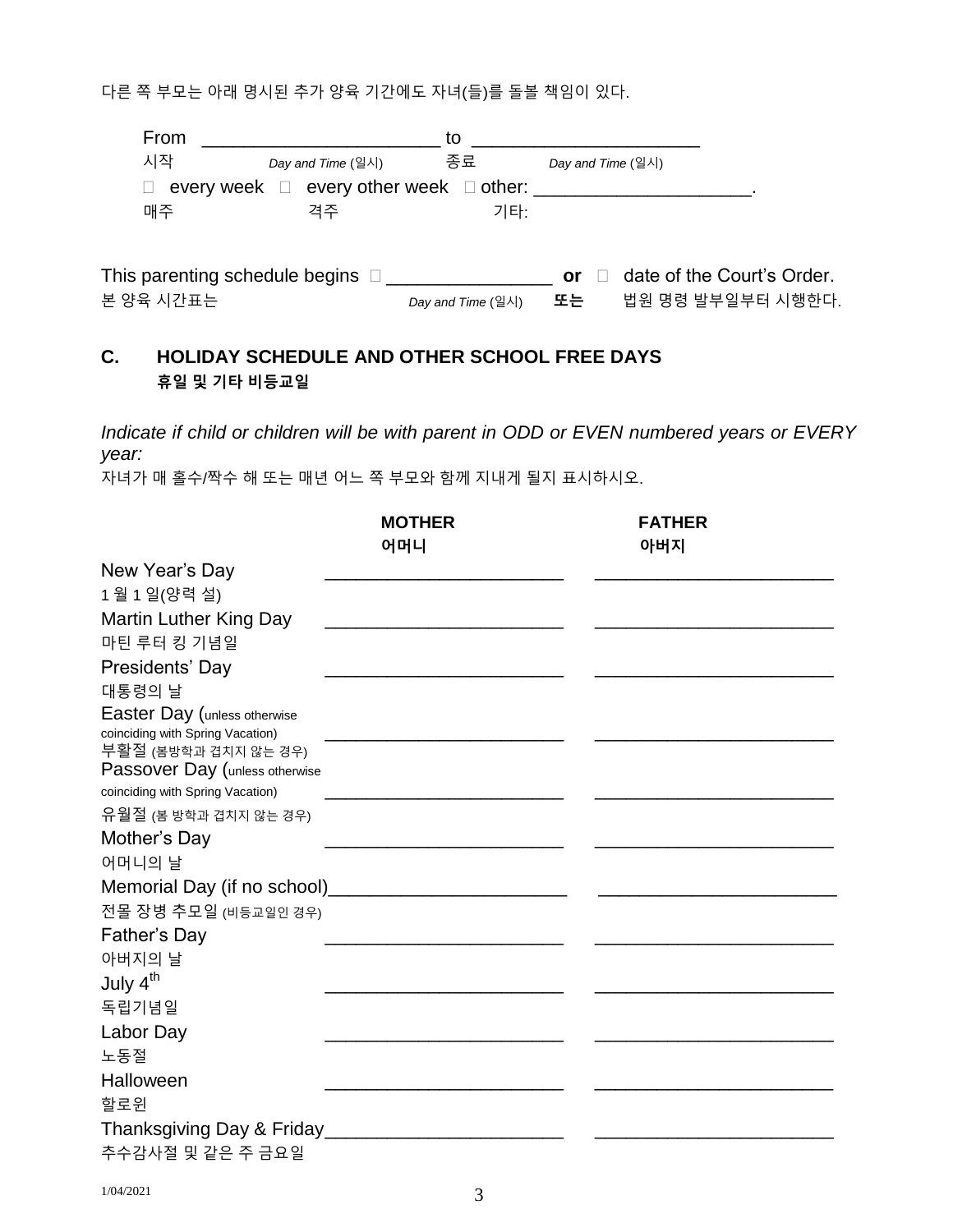| <b>Children's Birthdays</b>   |  |
|-------------------------------|--|
| 자녀 생일                         |  |
| <b>Other School-Free Days</b> |  |
| 기타 비등교일                       |  |
| Mother's Birthday             |  |
| 어머니 생일                        |  |
| Father's Birthday             |  |
| 아버지 생일                        |  |
| Other: $\_\_$                 |  |
| 기타:                           |  |

A holiday shall begin at 6:00 p.m. on the night preceding the holiday and end at 6:00 p.m. the night of the holiday, unless otherwise noted here\_

여기 달리 기재하지 않은 경우 휴일은 전날 오후 6 시부터 휴일 오후 6 시까지로 정의한다.

This holiday schedule and other school free days shall supersede the Day-To-Day Schedule.

본 휴일 일정표와 기타 비등교일은 일일 시간표에 우선한다.

# **D. FALL VACATION** (*If applicable*)

**가을 방학** (해당 시)

The day to day schedule shall apply except as follows: \_\_\_\_\_\_\_\_\_\_\_\_\_\_\_\_\_\_\_\_\_\_\_\_\_ 다음 기간을 제외하고 일일 시간표를 적용한다:

> \_beginning \_\_\_\_\_\_\_\_\_\_\_\_\_\_\_\_\_\_\_\_\_\_\_\_\_\_. 시작일

## **E. WINTER (CHRISTMAS) VACATION 겨울(크리스마스) 방학**

The  $\Box$  mother  $\Box$  father shall have the child or children for the first period from the day and time school is dismissed until December  $\_\_\_\_$ at  $\_\_\_\$ a.m./p.m.  $\Box$  in odd-numbered years  $\Box$  in even-numbered years  $\Box$  every year. The other parent will have the child or children for the second period from the day and time indicated above until 6:00 p.m. on the evening before school resumes. The parties shall alternate the first and second periods each year.  $\cdot$  어머니  $\cdot$  아버지가  $\cdot$  매 홀수 해  $\cdot$  매 짝수 해  $\cdot$  매년 방학이 시작된 날부터 12 월 \_ 일 오전/오후 \_\_\_\_시까지의 첫째 기간에 자녀를 맡는다. 다른 쪽 부모는 위 기재된 일시로부터 개학 전날 오후 6 시까지의 둘째 기간에 자녀를 맡는다. 당사자들은 매년 상기 첫째 및 둘째 기간을 번갈아 가며 자녀를 맡기로 한다.

Other agreement of the parents: \_\_\_\_\_\_\_\_\_\_\_\_\_\_\_\_\_\_\_\_\_\_\_\_\_\_\_\_\_\_\_\_\_\_\_\_\_\_\_\_\_\_\_\_\_ 부모 간 기타 합의 내용:

## **F. SPRING VACATION** (*If applicable*) **봄 방학** (해당 시)

The day-to-day schedule shall apply except as follows: \_\_\_\_\_\_\_\_\_\_\_\_\_\_\_\_\_\_\_\_\_\_\_\_\_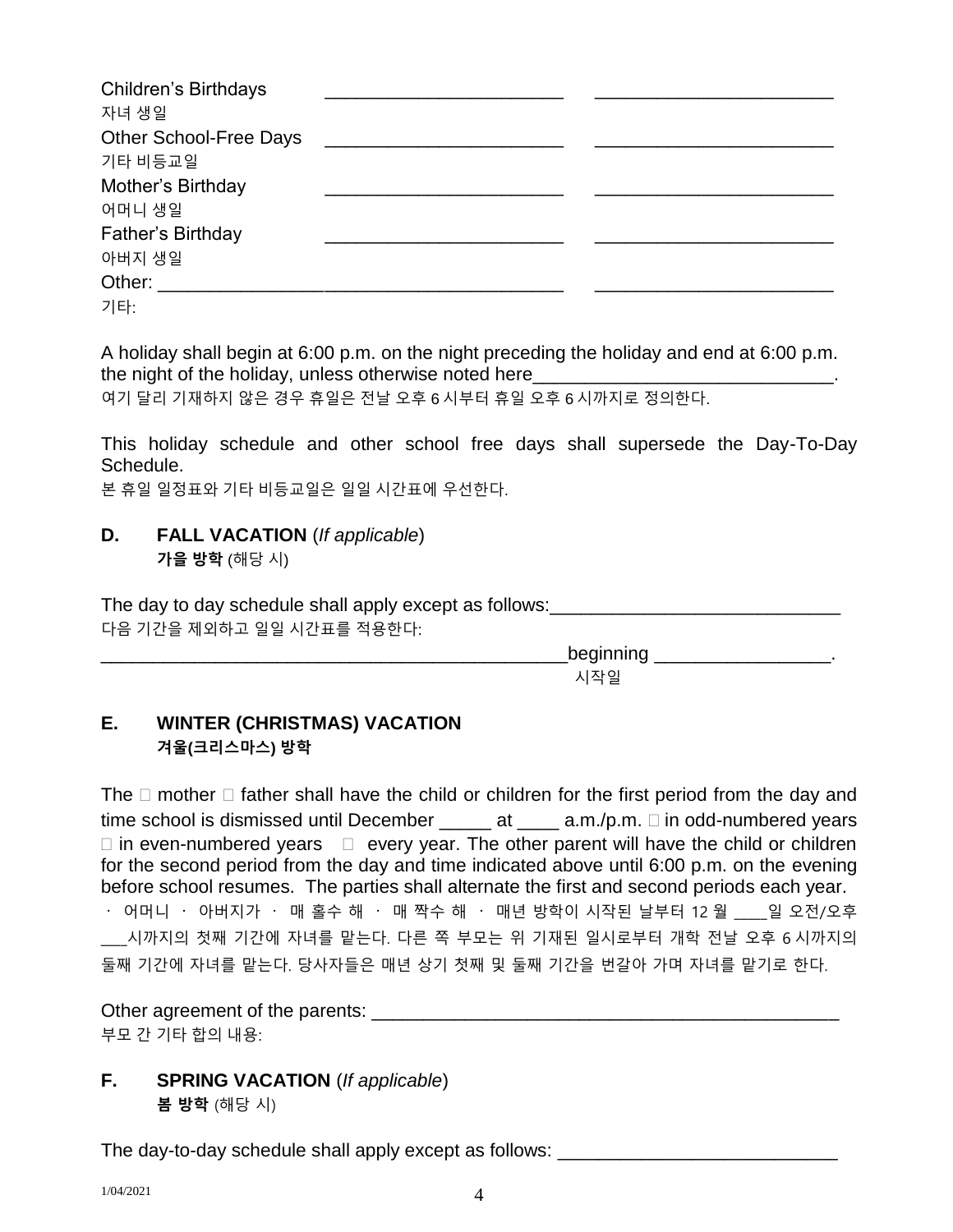beginning the control of the set of the set of the set of the set of the set of the set of the set of the set o 시작일

#### **G. SUMMER VACATION 여름 방학**

The day-to-day schedule shall apply except as follows: \_\_\_\_\_\_\_\_\_\_\_\_\_\_\_\_\_\_\_\_\_\_\_\_\_ 다음 기간을 제외하고 일일 시간표를 적용한다:

|                                                          |    |  | beginning                 |  |
|----------------------------------------------------------|----|--|---------------------------|--|
|                                                          |    |  | 시작일                       |  |
| Is written notice required? $\Box$ Yes $\Box$ No. If so, |    |  | number of days.           |  |
| 서면 통지 필요 여부:                                             | OШ |  | 아니오. 필요한 경우 사전 통지 기한: 일 전 |  |

\_\_\_\_\_\_\_\_\_\_\_\_\_\_\_\_\_\_\_\_\_\_\_\_\_\_\_\_\_\_\_\_\_\_\_\_\_\_\_\_\_\_\_\_\_\_\_\_\_\_\_\_\_\_\_\_\_\_\_\_\_\_\_\_\_\_\_\_\_\_\_

## **H. TRANSPORTATION ARRANGEMENTS 교통편 계획**

The place of meeting for the exchange of the child or children shall be: *\_\_\_\_\_\_\_\_\_\_\_\_\_\_* 자녀(들)는 다음 장소에서 인수인계하기로 한다.

*\_\_\_\_\_\_\_\_\_\_\_\_\_\_\_\_\_\_\_\_\_\_\_\_\_\_\_\_\_\_\_\_\_\_\_\_\_\_\_\_\_\_\_\_\_\_\_\_\_\_\_\_\_\_\_\_\_\_\_\_\_\_\_\_\_\_\_\_\_\_.*

Payment of long distance transportation costs *(if applicable):*  $\Box$  mother  $\Box$  father  $\Box$  both equally.

장거리 교통비 지불(해당 시):  $\cdot$  어머니  $\cdot$  아버지  $\cdot$  균등 부담

Other arrangements:  $\Box$ 

기타 합의 내용:

If a parent does not possess a valid driver's license, he or she must make reasonable transportation arrangements to protect the child or children while in the care of that parent. 부모 중 어느 한쪽이 유효한 운전면허증이 없으면 해당 부모는 자녀(들)를 돌보는 동안 안전하게 보호하기 위해 합리적인 교통편을 준비해야 한다.

#### I. **SUPERVISION OF PARENTING TIME** *(If applicable)*

**양육 시간 감독**(해당 시)

#### **Check if applicable 해당되는 경우 체크하시오**

Supervised parenting time shall apply during the day-to-day schedule as follows: 제 3 자가 감독하는 양육 시간은 다음과 같이 일일 시간표에 적용된다

| $\square$ Place:                                                                         |     |            |  |
|------------------------------------------------------------------------------------------|-----|------------|--|
| 장소                                                                                       |     |            |  |
| □ Person or organization supervising:                                                    |     |            |  |
| 감독 담당 개인 또는 기관                                                                           |     |            |  |
| $\Box$ Responsibility for cost, if any: $\Box$ mother $\Box$ father $\Box$ both equally. |     |            |  |
| 관련 발생 비용 부담:                                                                             | 어머니 | 아버지 균등 부담. |  |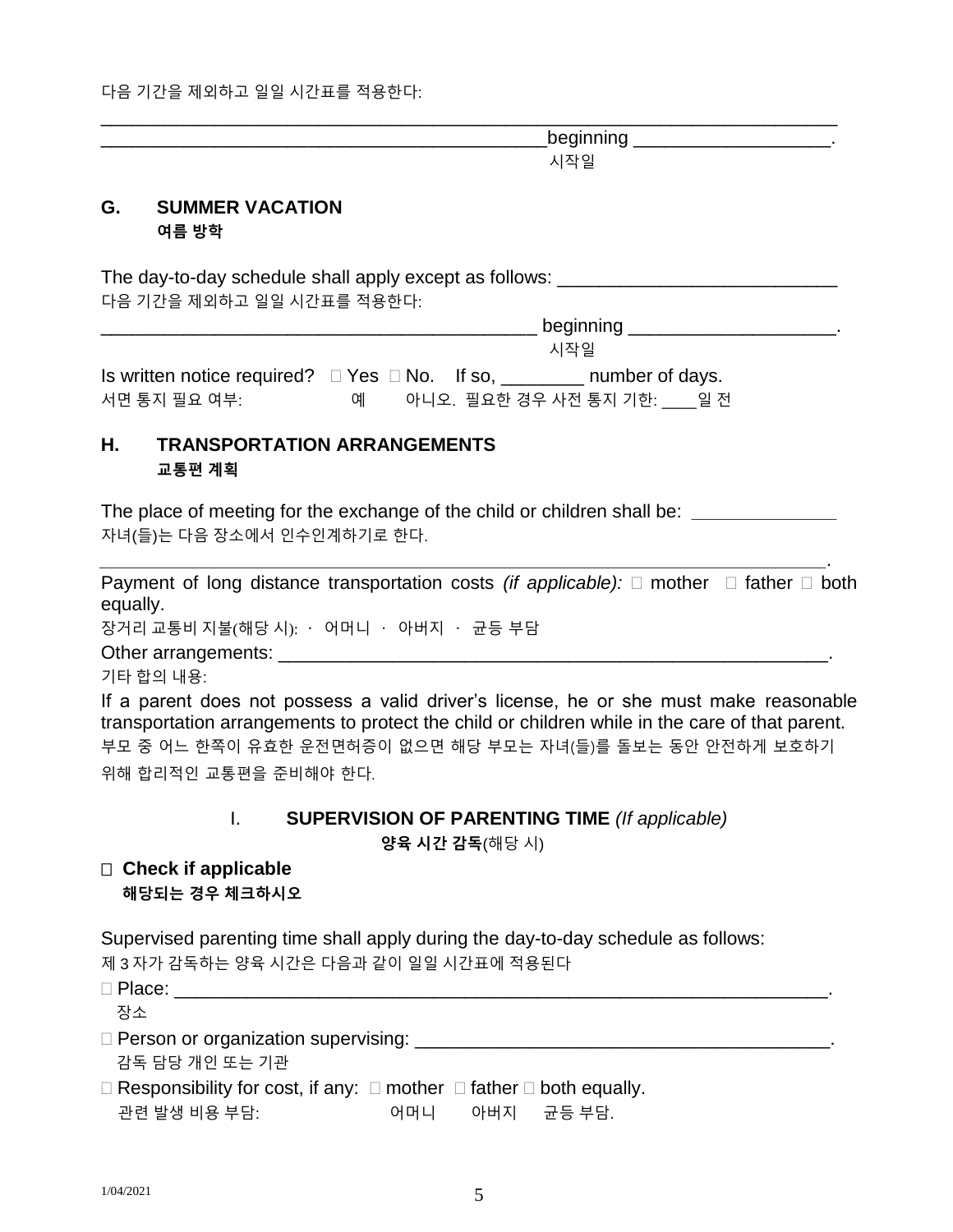# **J. OTHER**

**기타**

The following special provisions apply: 다음 특별 규정이 적용된다.

# **II. DECISION-MAKING 의사 결정**

\_\_\_\_\_\_\_\_\_\_\_\_\_\_\_\_\_\_\_\_\_\_\_\_\_\_\_\_\_\_\_\_\_\_\_\_\_\_\_\_\_\_\_\_\_\_\_\_\_\_\_\_\_\_\_\_\_\_\_\_\_\_\_\_\_\_\_\_\_\_\_ \_\_\_\_\_\_\_\_\_\_\_\_\_\_\_\_\_\_\_\_\_\_\_\_\_\_\_\_\_\_\_\_\_\_\_\_\_\_\_\_\_\_\_\_\_\_\_\_\_\_\_\_\_\_\_\_\_\_\_\_\_\_\_\_\_\_\_\_\_\_\_

# **A. DAY-TO-DAY DECISIONS 일상적 결정**

Each parent shall make decisions regarding the day-to-day care of a child while the child is residing with that parent, including any emergency decisions affecting the health or safety of a child.

각 부모는 자녀의 건강 또는 안전에 영향을 미치는 긴급 사태에 대한 결정을 포함하여 자녀가 함께 거주하는 동안 자녀의 일상적 돌봄에 관한 결정을 내린다.

#### **B. MAJOR DECISIONS 중대 결정**

Major decisions regarding each child shall be made as follows: 각 자녀와 관련된 중대 결정은 다음과 같이 내린다.

| <b>Educational decisions</b>      | mother | father | ioint        |
|-----------------------------------|--------|--------|--------------|
| 교육에 대한 결정                         | 어머니    | 아버지    | 공동           |
| Non-emergency health care         | mother | father | $\Box$ joint |
| 비응급 건강 관리                         | 어머니    | 아버지    | 공동           |
| Religious upbringing              | mother | father | ioint        |
| 종교적 양육                            | 어머니    | 아버지    | 공동           |
| <b>Extracurricular activities</b> | mother | father | ioint        |
| 과외 활동                             | 어머니    | 아버지    | 공동           |
|                                   | mother | father | ioint        |
|                                   | 어머니    | 아버지    | 공동           |

# **III. FINANCIAL SUPPORT 금전(생계비) 지원**

## **A. CHILD SUPPORT 양육비**

Father's gross monthly income is \$ 아버지의 월 총수입: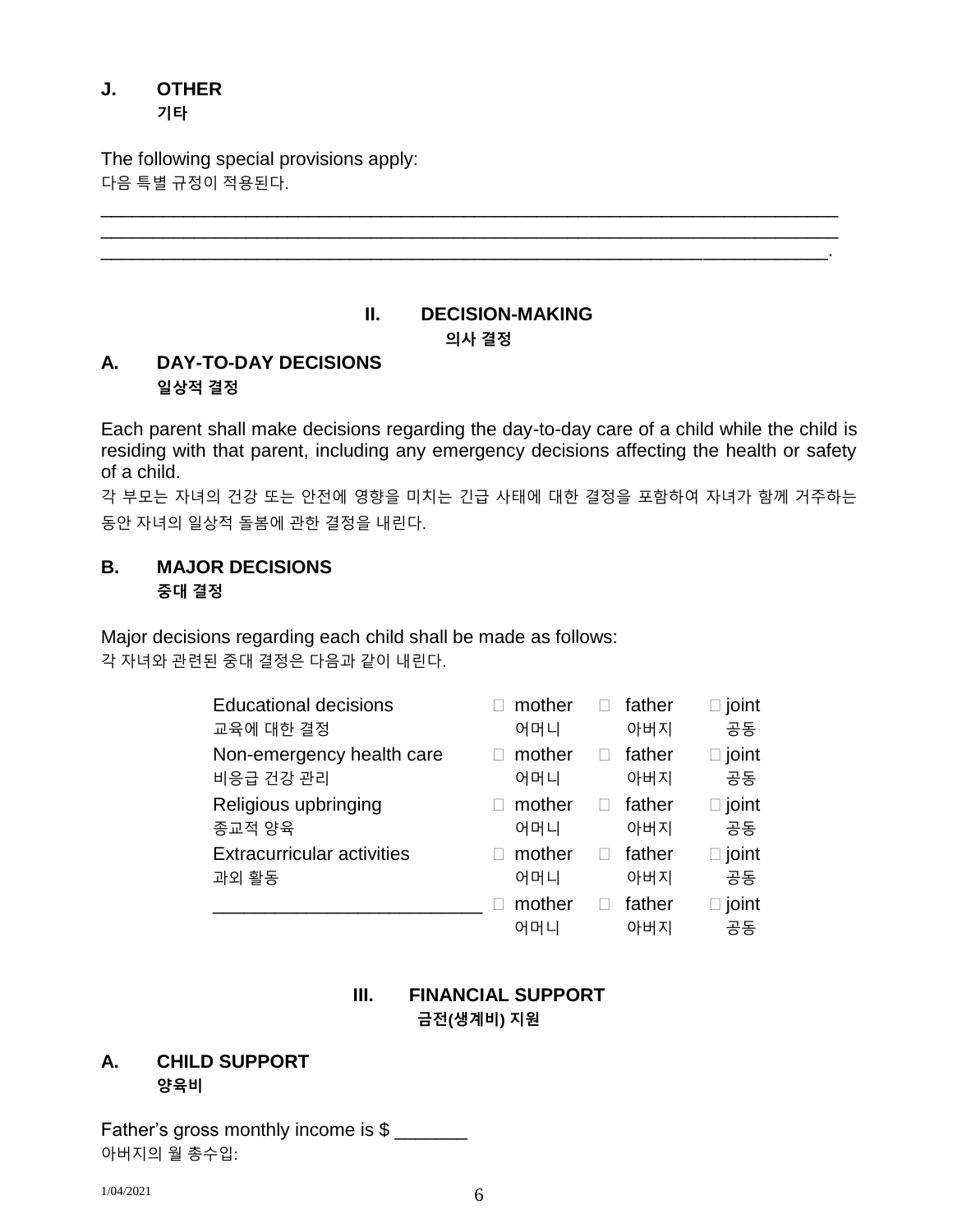Mother's gross monthly income is  $$$ 어머니의 월 총수입:

1. The final child support order is as follows: 최종 확정된 자녀 양육비 명령은 다음과 같다. a. The  $\Box$  mother  $\Box$  father shall pay to the other parent as regular child support the sum of  $\text{\$}$ \_\_\_\_\_\_\_\_\_\_\_\_\_\_\_  $\Box$  weekly  $\Box$  monthly  $\Box$  twice per month every two weeks. **The Child Support Worksheet shall be attached to this Order as an Exhibit.\***  $\cdot$  어머니  $\cdot$  아버지가 정기적 자녀 양육비로  $\cdot$  매주  $\cdot$  매월  $\cdot$  월 2 회  $\cdot$  2 주마다 \$\_\_\_\_\_\_\_\_\_\_\_\_\_를 다른 쪽 부모에게 지불한다. **자녀 양육비 계산표(Child Support Worksheet)를 이**

**명령의 부록으로 첨부한다.\***

If this is a deviation from the Child Support Guidelines, explain all of the following: 상기 명령이 자녀 양육비 지침과 편차가 있는 경우, 다음을 설명하시오.

The reason for the deviation: **Example 20** Figures 1. 다른 이유:

The presumptive amount of the child support (without the deviation): \_\_\_\_\_\_\_\_\_\_\_ 추정 양육비(지침과 편차 없음)

\_\_\_\_\_\_\_\_\_\_\_\_\_\_\_\_\_\_\_\_\_\_\_\_\_\_\_\_\_\_\_\_\_\_\_\_\_\_\_\_\_\_\_\_\_\_\_\_\_\_\_\_\_\_\_\_\_\_\_\_\_\_\_\_\_\_\_ \_\_\_\_\_\_\_\_\_\_\_\_\_\_\_\_\_\_\_\_\_\_\_\_\_\_\_\_\_\_\_\_\_\_\_\_\_\_\_\_\_\_\_\_\_\_\_\_\_\_\_\_\_\_\_\_\_\_\_\_\_\_\_\_\_\_\_

How is the application of the Guidelines unjust or inappropriate? 지침 적용이 부당하거나 부적절한 이유

How is the best interest of the child served? 자녀에게 최상책인 이유:

Does the child support obligation after the deviation provide for all of the child(ren)'s needs, taking into consideration both parents' income? 부모 양쪽의 소득을 고려할 때 편차를 적용한 양육비 책임이 모든 자녀의 필요를 충족하는가?

\_\_\_\_\_\_\_\_\_\_\_\_\_\_\_\_\_\_\_\_\_\_\_\_\_\_\_\_\_\_\_\_\_\_\_\_\_\_\_\_\_\_\_\_\_\_\_\_\_\_\_\_\_\_\_\_\_\_\_\_\_\_\_\_\_\_\_ \_\_\_\_\_\_\_\_\_\_\_\_\_\_\_\_\_\_\_\_\_\_\_\_\_\_\_\_\_\_\_\_\_\_\_\_\_\_\_\_\_\_\_\_\_\_\_\_\_\_\_\_\_\_\_\_\_\_\_\_\_\_\_\_\_\_

2. Retroactive Support: A judgment is hereby awarded in the amount of  $\frac{1}{2}$  \_\_\_\_\_\_ to  $\Box$ mother  $\Box$  father against the child support payor representing retroactive support required under Section 1240-2-4.06 of the D.H.S. Income Shares Child Support Guidelines dating from \_\_\_\_\_\_\_\_\_\_\_\_\_\_\_\_\_\_ which shall be paid (including pre/post judgment interest) at the rate of  $\$\qquad\qquad$  per  $\Box$  week  $\Box$  month  $\Box$  twice per month  $\Box$  every two weeks until the judgment is paid in full. 소급 양육비: D.H.S. 소득 배분 자녀 양육비 지침의 1240-2-4.06 항에 의하여 \_\_\_\_\_\_\_\_\_\_\_\_\_\_\_\_부터 소급하여 지급해야 할 양육비로, 자녀 양육비를 지급하는 쪽의 부모가 · 어머니 · 아버지에게 총 \$를 완불 때까지 · 매주 · 매월 · 월 2 회 · · · 2 주마다 \$\_\_\_\_\_\_\_\_\_\_의 비용으로 (판결 전/후 이자 포함) 지급할 것을 판시한다.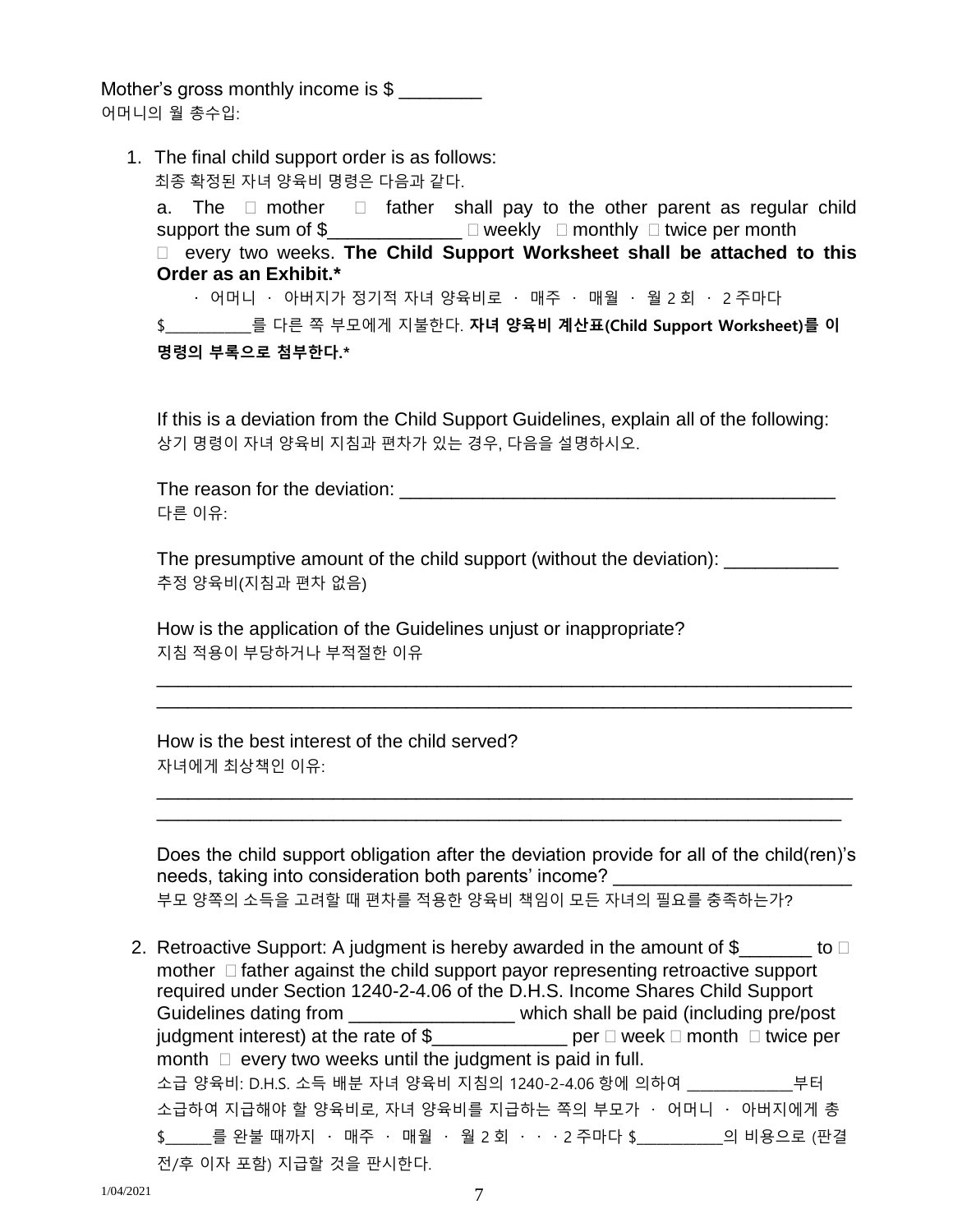3. Payments shall begin on the \_\_\_\_\_ day of \_\_\_\_\_\_\_\_\_\_\_\_, 20 \_\_. 양육비는 20\_\_\_년 \_\_\_\_\_\_\_\_\_\_\_\_\_월 \_\_\_\_\_일부터 지급한다.

This support shall be paid: 양육비는 다음과 같이 지급한다.

- $\Box$  directly to the other parent. 다른 쪽 부모에게 직접
- $\Box$  to the Central Child Support Receipting Unit, P. O. Box 305200, Nashville, Tennessee 37229, and sent from there to the other parent at: 중앙자녀양육비수령사무소(Central Child Support Receipting Unit, P. O. Box 305200, Nashville,

Tennessee 37229)로 보낸 후, 여기에서 상기 주소의 다른 쪽 부모에게 전달한다.

- □ A Wage Assignment Order is attached to this Parenting Plan. 본 양육 계획에 급여 양도 명령이 첨부되어 있다.
- by direct deposit to the other parent at \_\_\_\_\_\_\_\_\_\_\_\_\_\_\_\_\_\_\_\_\_\_\_\_\_\_\_\_ Bank for deposit in account no. \_\_\_\_\_\_\_\_\_\_\_\_\_\_\_\_\_\_\_\_\_\_\_\_\_\_\_\_. 다른 쪽 부모의 \_\_\_\_\_\_\_\_\_\_\_\_\_\_\_\_\_\_ 은행 계좌번호\_\_\_\_\_\_\_\_\_\_\_\_\_\_\_\_\_\_\_\_\_\_\_\_(으)로 직접 입금한다.
- □ income assignment not required; Explanation: \_\_\_\_\_\_\_\_\_\_\_\_\_\_\_\_\_\_\_\_\_\_\_\_\_\_\_\_\_\_\_\_\_ 소득 양도 필요 없음. 설명:

```
\Box other:
기타:
```
The parents acknowledge that court approval must be obtained before child support can be reduced or modified.

부모는 자녀 양육비를 감액 또는 변경하기 위해서는 법원의 사전 허가가 필요하다는 사실을 인지한다.

\*Child Support Worksheet can be found on DHS website at<http://www.state.tn.us/humanserv/is/isdocuments.html> or at your local child support offices.

아동 양육비 계산표(Child Support Worksheet) DHS 웹 사이트 <http://www.state.tn.us/humanserv/is/isdocuments.html> 또는 가까운 아동 양육 사무소에 있습니다.

# **B. FEDERAL INCOME TAX EXEMPTION\* 연방소득세 면제**

The  $\Box$  mother  $\Box$  father is the parent receiving child support.

어머니 아버지가 자녀 양육비를 수령하는 부모이다.

The Mother shall claim the following children:  $\blacksquare$ 어머니는 다음 자녀에 대해 세금 면제를 신청한다.

The Father shall claim the following children: \_\_\_\_\_\_\_\_\_\_\_\_\_\_\_\_\_\_\_\_\_\_\_\_\_\_\_\_\_\_\_\_\_

아버지는 다음 자녀에 대해 세금 면제를 신청한다.

 $\overline{a}$ \* NOTE: The child support schedule assumptions in the guidelines (1240-2-4-.03 (6)(b) ) assume that the parent receiving the child support will get the tax exemptions for the child.

<sup>\*</sup>주: 관련 지침(1240-2-4-.03 (6)(b))의 자녀 양육비 계산표는 자녀 양육비를 받는 쪽 부모가 자녀에 대한 세금 면제를 받는 것으로 간주한다.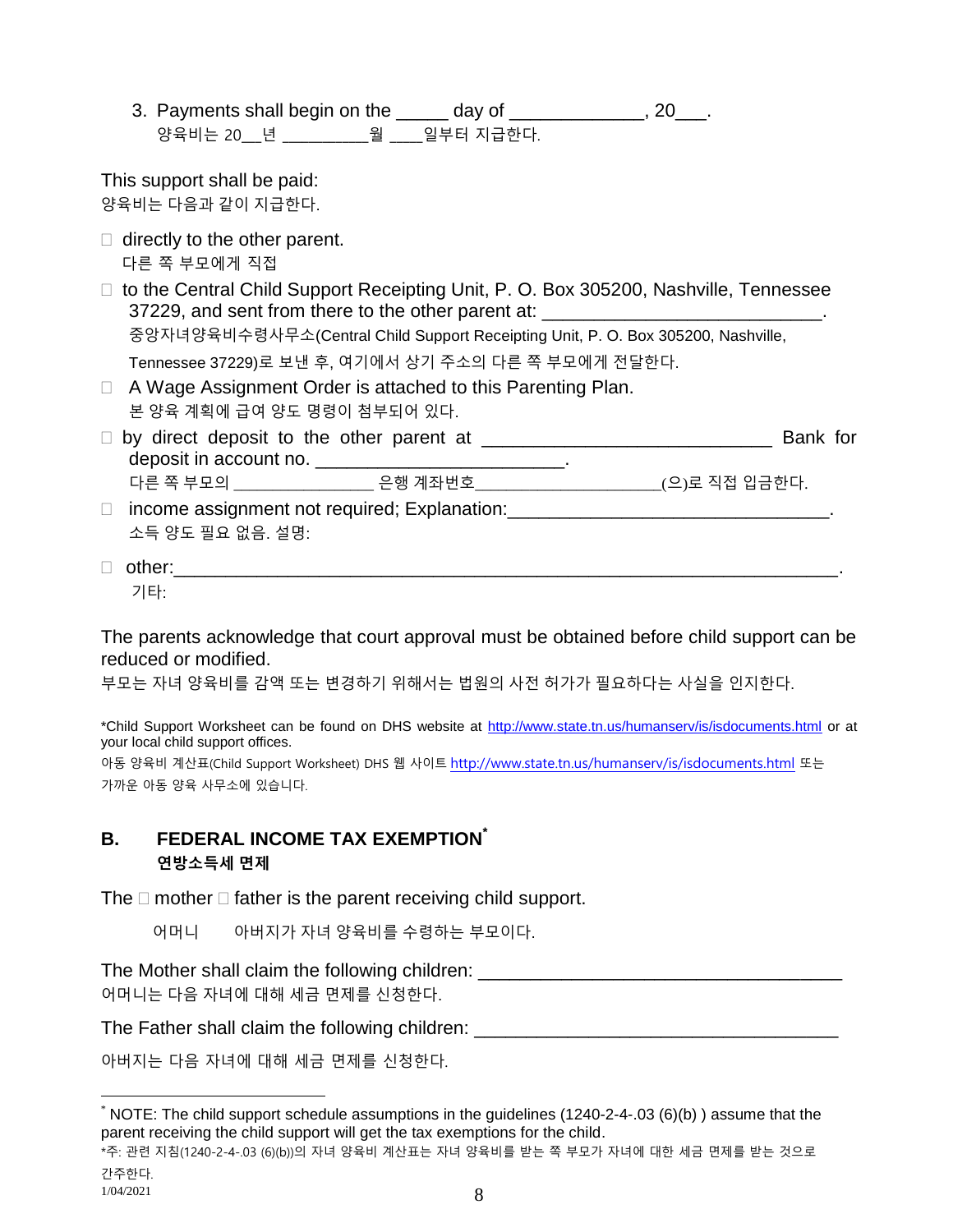The  $\Box$  mother  $\Box$  father may claim the exemptions for the child or children so long as child support payments are current by the claiming parent on January 15 of the year when the return is due. The exemptions may be claimed in:  $\Box$  alternate years starting  $\square$  each vear  $\square$  other:

자녀 양육비에 대한 세금 면제는 신청하는 부모가 세금 신고를 해야 하는 해의 1 월 15 일 기준으로 양육비를 완불한 경우, 해당 자녀(들)에 대한 세금 면제를 · 어머니 · 아버지가 신청할 수 있다. 세금 면제는\_\_\_\_\_\_\_\_(연도)부터 · 격년 · 매년 · 기타\_\_\_\_\_\_\_\_ 주기로 신청할 수 있다.

The  $\Box$  mother  $\Box$  father will furnish IRS Form 8332 to the parent entitled to the exemption by February 15 of the year the tax return is due.

세금 신고를 해야 하는 해의 2 월 15 일까지 · 어머니 · 아버지는 세금 면제를 받을 수 있는 부모에게 IRS 양식 8332(IRS Form 8332)를 작성하여 제공하기로 한다.

# **C. PROOF OF INCOME AND WORK-RELATED CHILD CARE EXPENSES 소득 및 취업 관련 자녀 양육비 지출**

Each parent shall send proof of income to the other parent for the prior calendar year as follows:

각 부모는 다른 쪽 부모에게 전년도 소득 증빙 자료를 아래와 같이 제공하기로 한다.

- IRS Forms W-2 and 1099 shall be sent to the other parent on or before February 15. IRS 양식 W-2 및 1099 를 2 월 15 일까지 다른 쪽 부모에게 보낸다.
- A copy of his or her federal income tax return shall be sent to the other parent on or before April 15 or any later date when it is due because of an extension of time for filing.

다른 쪽 부모에게 연방 소득세 신고서 사본을 4 월 15 일, 또는 신고 기간이 연장된 경우 연장된 마감일까지 보낸다.

• The completed form required by the Department of Human Services shall be sent to the Department on or before the date the federal income tax return is due by the parent paying child support. *This requirement applies only if a parent is receiving benefits from the Department for a child.* 자녀 양육비를 지불하는 부모가 복지부(Department of Human Services)에서 요구하는 양식을

작성하여 연방 소득세 신고일 이전에 복지부에 제출한다. 이 요건은 복지부로부터 자녀 지원 혜택을 받는 부모에게만 적용된다.

The parent paying work-related child care expenses shall send proof of expenses to the other parent for the prior calendar year and an estimate for the next calendar year, on or before February 15.

취업 관련 자녀 양육비 지출을 부담하는 부모는 전년도 경비 증빙 자료와 내년도 경비 추산을 다른 쪽 부모에게 2 월 15 일까지 보내기로 한다.

## **D. HEALTH AND DENTAL INSURANCE**

#### **건강보험 및 치과보험**

Reasonable health insurance on the child or children will be: 자녀(들)을 위한 합리적인 건강보험은 아래 당사자가 부담한다.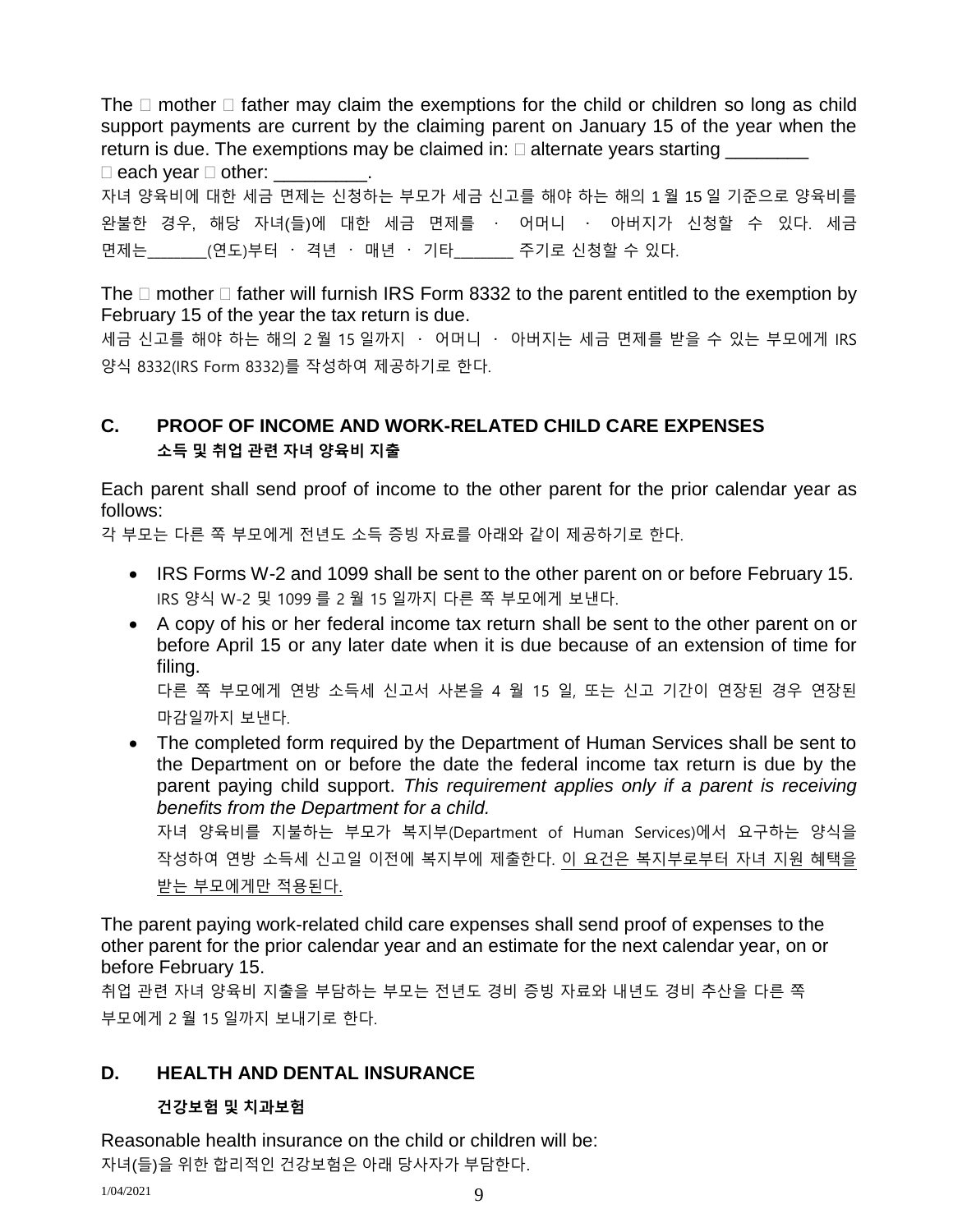- maintained by the mother 어머니
- □ maintained by the father 아버지
- maintained by both 양쪽 부모 모두

Proof of continuing coverage shall be furnished to the other parent annually or as coverage changes. The parent maintaining coverage shall authorize the other parent to consult with the insurance carrier regarding the coverage in effect.

매년 다른 쪽 부모에게 보험 유지 증빙 자료를 제공해야 한다. 보험을 유지하는 부모는 다른 쪽 부모가 현재 부보 내용에 대해 해당 보험회사와 상의하도록 허가한다.

Uncovered reasonable and necessary medical expenses, which may include but is not limited to, deductibles or co-payments, eyeglasses, contact lens, routine annual physicals, and counseling will be paid by  $\Box$  mother  $\Box$  father  $\Box$  pro rata in accordance with their incomes. After insurance has paid its portion, the parent receiving the bill will send it to the other parent within ten days. The other parent will pay his or her share within 30 days of receipt of the bill.

본인부담금(deductible) 또는 공동부담금(co-payment), 안경, 콘택트 렌즈, 정기 연례 건강검진 및 상담을 포함하는 보장되지 않으나 합당하고 필요한 의료비는 · 어머니가 · 아버지가 · 소득에 비례하여 지불한다. 보험회사가 보험료를 지불한 후 청구서를 수령한 부모는 10 일 이내에 다른 쪽 부모에게 이를 송부한다. 다른 쪽 부모는 청구서 수령 후 30 일 이내에 본인의 몫을 지불한다.

If available through work, the  $\Box$  mother  $\Box$  father shall maintain dental, orthodontic, and optical insurance on the minor child or children.

직장을 통해 제공되는 경우, 어머니 아버지는 미성년 자녀(들)의 치과, 치과 교정 및 안과보험을 유지해야 한다.

#### **E. LIFE INSURANCE**

#### **생명보험**

If agreed upon by the parties, the  $\Box$  mother  $\Box$  father  $\Box$  both shall insure his/her own life in the minimum amount of \$\_\_\_\_\_\_\_\_\_\_\_\_\_ by whole life or term insurance. Until the child support obligation has been completed, each policy shall name the child/children as sole irrevocable primary beneficiary, with the  $\Box$  other parent  $\Box$  other \_\_\_\_\_\_\_\_\_\_\_\_\_\_\_\_, as trustee for the benefit of the child(ren), to serve without bond or accounting. 당사자들이 합의한 경우, · 어머니 · 아버지 · 양쪽 부모는 본인에 대해 최소 \$ \_\_\_\_\_ 의 종신 또는 정기 생명보험에 가입한다. 자녀 양육 의무가 종료될 때까지 모든 보험 증권은 해당 자녀(들)를 유일한 취소불능 1 차 수령자로 · 다른 쪽 부모 · 기타 \_\_\_\_\_\_\_\_\_ 를(을) 보증 및 계산 의무가 없는 자녀(들)의 보험금 관리 수탁자로 명시한다.

## **IV. PRIMARY RESIDENTIAL PARENT (CUSTODIAN) FOR OTHER LEGAL PURPOSES**

**기타 법적 목적을 위한 주된 동거 부모(보호자)**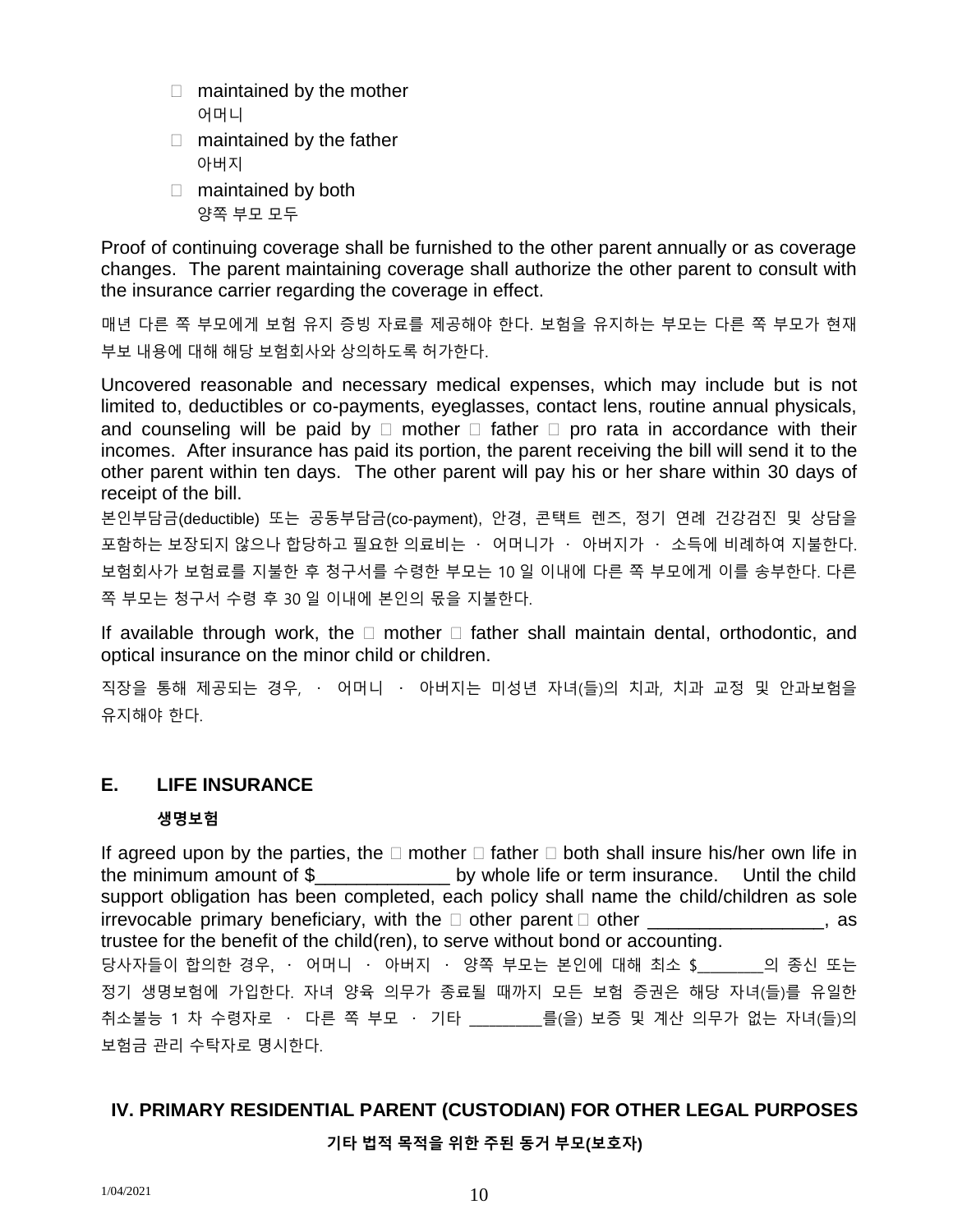The child or children are scheduled to reside the majority of the time as designated in Section I.A. This parent is designated as the primary residential parent also known as the custodian, **SOLELY** for purposes of any other applicable state and federal laws. If the parents are listed in Section II as joint decision-makers, then, for purposes of obtaining health or other insurance, they shall be considered to be joint custodians. THIS DESIGNATION DOES NOT AFFECT EITHER PARENT'S RIGHTS OR RESPONSIBILITIES UNDER THIS PARENTING PLAN.

자녀(들)는 대부분의 시간을 섹션 I.A.의 지정 내용에 따라 보내기로 한다. 이 부모를 적용 가능한 기타 모든 주법과 연방 법규의 목적**만**을 위한 보호자로도 정의되는 주된 동거 부모로 지정한다. 부모가 섹션 II 에 공동 의사결정자로 명시된 경우, 양쪽 부모를 건강 또는 기타 보험 가입 시 공동 보호자로 간주한다. 본 주된 동거 부모 지정은 본 양육 계획에 따른 각 부모의 권리나 의무에 영향을 미치지 않는다.

#### **V. DISAGREEMENTS OR MODIFICATION OF PLAN**

#### **양육 계획에 대한 이견 또는 변경**

Should the parents disagree about this Parenting Plan or wish to modify it, they must make a good faith effort to resolve the issue by the process selected below before returning to Court. *Except for financial support issues including child support, health and dental insurance, uncovered medical and dental expenses, and life insurance*, disputes must be submitted to:

부모가 본 양육 계획에 대한 이견이 있거나 내용 변경을 원할 경우, 법원을 다시 찾기 전 아래 선택한 절차에 따라 문제를 해결하기 위해 성실히 노력해야 한다. 자녀 양육비, 건강보험 및 치과보험, 보장되지 않는 의료비 및 치과 치료비, 생명보험을 포함한 금전적 지원 문제를 제외한 분쟁은 아래 절차를 따르도록 한다.

- $\Box$  Mediation by a neutral party chosen by the parents or the Court. 부모 또는 법원이 선정한 중립 당사자의 조정
- $\Box$  Arbitration by a neutral party selected by parents or the Court. 부모 또는 법원이 선정한 중립 당사자의 중재
- □ The Court DUE TO ORDER OF PROTECTION OR RESTRICTIONS. 보호명령 또는 제한명령을 발부한 법원

The costs of this process may be determined by the alternative dispute process or may be assessed by the Court based upon the incomes of the parents. It must be commenced by notifying the other parent and the Court by  $\Box$  written request  $\Box$  certified mail

 $\Box$  other:

본 절차에 대한 비용은 분쟁 해결 대안 절차에 의해 결정되거나 부모의 소득을 기초로 법원이 책정할 수 있다. 해당 절차는 · 서면 요구서 · 배달증명 우편 · 기타: \_\_\_\_\_\_\_\_\_\_\_\_\_\_\_\_\_을(를) 통해 다른 쪽 부모에게 통지함으로써 개시해야 한다.

In the dispute resolution process:

본 분쟁 해결 절차는

A. Preference shall be given to carrying out this Parenting Plan.

본 양육 계획의 이행을 우선적으로 고려한다.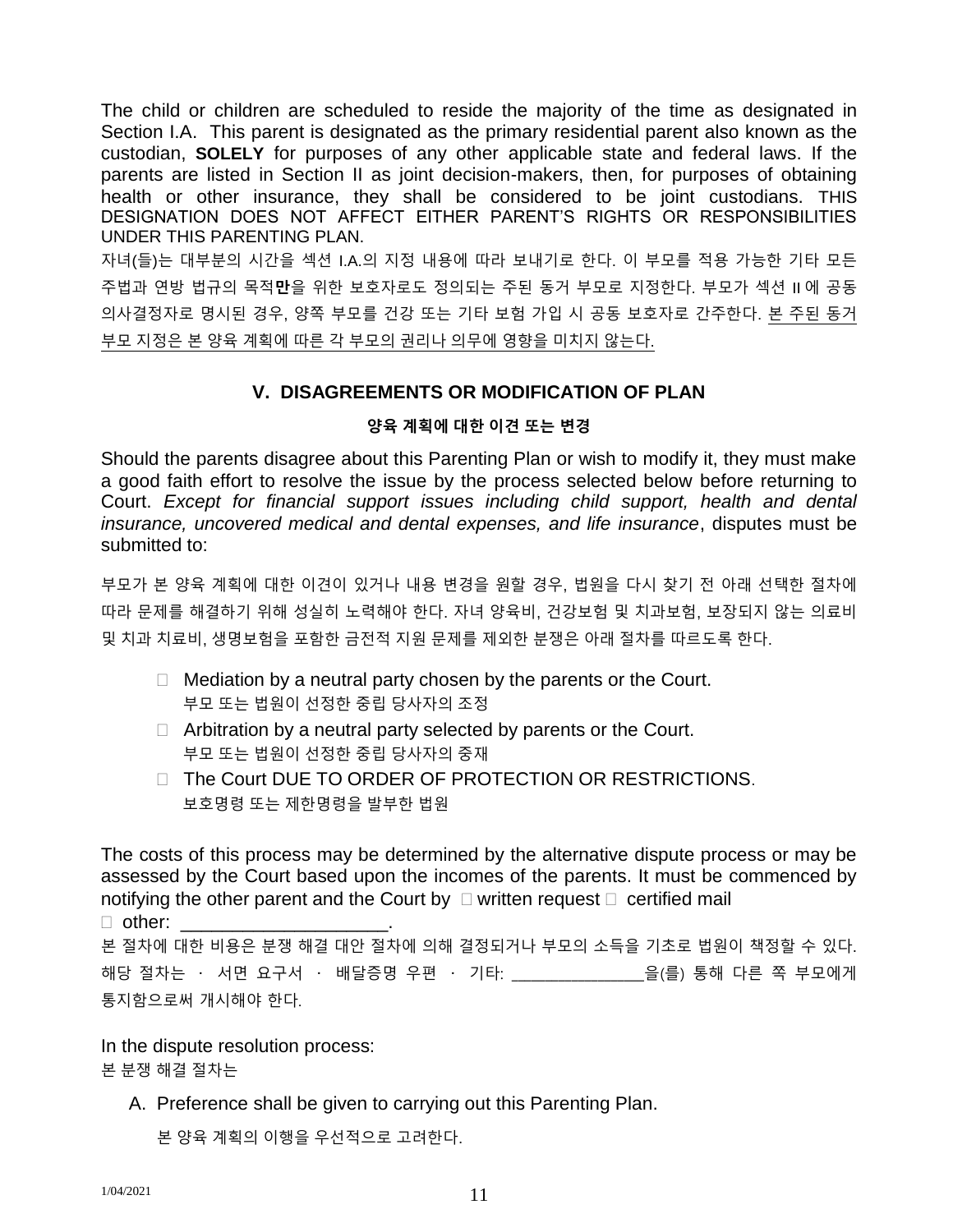B. The parents shall use the process to resolve disputes relating to implementation of the Plan.

부모는 본 계획 이행에 대한 분쟁을 해결하기 위해 이 절차를 이용해야 한다.

C. A written record shall be prepared of any agreement reached, and it shall be provided to each parent.

합의한 사항은 모두 서면으로 기록하여 각 부모에게 제공한다.

D. If the Court finds that a parent willfully failed to appear without good reason, the Court, upon motion, may award attorney fees and financial sanctions to the prevailing parent.

어느 한쪽 부모가 정당한 사유 없이 출석하지 않았다고 법원이 판단하면 법원은 변호사 비용 및 기타 비용을 승소한 부모에게 지불하도록 판시할 수 있다.

#### **VI. RIGHTS OF PARENTS**

#### **부모의 권리**

Under T.C.A. § 36-6-101 of Tennessee law, both parents are entitled to the following rights: 테네시 주법 T.C.A. § 36-6-101 에 따라, 양쪽 부모 모두 다음의 권리를 가진다.

- (1) The right to unimpeded telephone conversations with the child at least twice a week at reasonable times and for reasonable durations. The parent exercising parenting time shall furnish the other parent with a telephone number where the child may be reached at the days and time specified in a parenting plan or other court order or, where days and times are not specified, at reasonable times; 일주일에 최소 2 회 합리적인 시기에 합리적인 시간 동안 자녀와 방해받지 않고 전화 통화를 할 권리. 양육 시간을 이행하는 부모는 다른 쪽 부모에게 자녀에게 연락할 수 있는 양육 계획 또는 타 법원 명령에 명시된 날짜와 시간, 혹은 날짜와 시간이 명시되지 않은 경우에는 적절한 시간을 알려주어야 한다.
- (2) The right to send mail to the child which the other parent shall not destroy, deface, open or censor. The parent exercising parenting time shall deliver all letters, packages and other material sent to the child by the other parent as soon as received and shall not interfere with their delivery in any way, unless otherwise provided by law or court order; 자녀에게 우편물을 보낼 권리. 다른 쪽 부모는 이러한 우편물을 폐기, 훼손, 개봉 또는 검열할 수 없다. 양육 시간을 이행하는 부모는 법 또는 법원 명령이 달리 명시하지 않는 한, 다른 부모가 자녀에게 보낸 모든 편지, 소포 및 기타 자료를 수령 즉시 자녀에게 전달하며 어떠한 방식으로든 상기 우편물의 전달을 방해해서는 안 된다.
- (3) The right to receive notice and relevant information as soon as practicable but within twenty-four (24) hours of any hospitalization, major illness or injury, or death of the child. The parent exercising parenting time when such event occurs shall notify the other parent of the event and shall provide all relevant healthcare providers with the contact information for the other parent;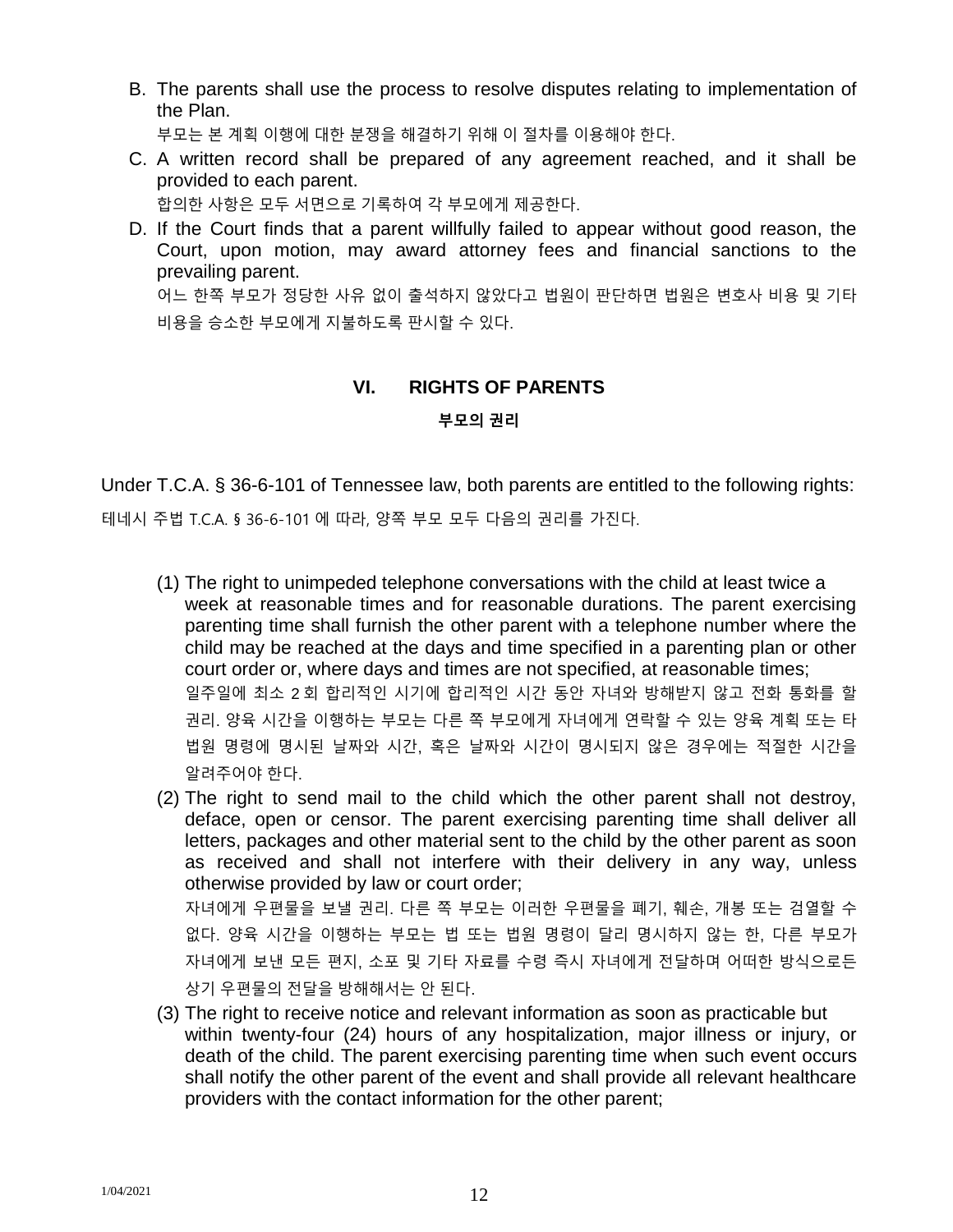자녀의 입원, 중병이나 중대한 부상 또는 사망 24 시간 이내에 가능한 한 빨리 통지 및 관련 정보를 받을 권리. 이러한 상황이 발생할 경우, 양육 시간을 이행하는 부모는 다른 쪽 부모에게 이를 알리고 모든 관련 의료진에게 다른 쪽 부모의 연락 정보를 제공한다.

(4) The right to receive directly from the child's school any educational records customarily made available to parents. Upon request from one parent, the parent enrolling the child in school shall provide to the other parent as soon as available each academic year the name, address, telephone number and other contact information for the school. In the case of children who are being homeschooled, the parent providing the homeschooling shall advise the other parent of this fact along with the contact information of any sponsoring entity or other entity involved in the child's education, including access to any individual student records or grades available online. The school or homeschooling entity shall be responsible, upon request, to provide to each parent records customarily made available to parents. The school may require a written request which includes a current mailing address and may further require payment of the reasonable costs of duplicating such records. These records include copies of the child's report cards, attendance records, names of teachers, class schedules, and standardized test scores;

자녀의 학교가 통상적으로 학부모에게 제공하는 모든 교육 기록을 직접 받을 권리. 부모 중 한 명이 요청할 경우, 자녀를 학교에 등록한 부모는 학교의 이름, 주소, 전화번호 및 기타 연락 정보를 다른 쪽 부모에게 매 학년마다, 가능한 한 빨리 제공해야 한다. 자녀가 홈 스쿨링을 하는 경우, 홈 스콜링을 제공하는 부모는 다른 쪽 부모에게 이 사실을 알리고, 후원 기관 또는 자녀의 교육과 관련된 기타 교육 기관의 연락 정보 및 온라인으로 조회 가능한 모든 개별 학생 기록이나 성적표에 대한 접근권을 제공한다. 학교 또는 홈 스쿨링 제공자는 요청 시 각 부모에게 통상적으로 학부모에게 제공되는 기록을 제공할 책임이 있다. 해당 학교는 현재 우편 주소를 포함한 서면 요청서를 요구하고 해당 기록의 이중 발부 비용 지불을 추가적으로 요구할 수 있다. 이런 기록은 자녀의 성적표, 출석 기록, 교사 이름, 수업 시간표 및 표준화된 시험 점수 사본을 포함한다.

(5) Unless otherwise provided by law, the right to receive copies of the child's medical, health or other treatment records directly from the treating physician or healthcare provider. Upon request from one parent, the parent who has arranged for such treatment or health care shall provide to the other parent the name, address, telephone number and other contact information of the physician or healthcare provider. The keeper of the records may require a written request including a current mailing address and may further require payment of the reasonable costs of duplicating such records. No person who receives the mailing address of a requesting parent as a result of this requirement shall provide such address to the other parent or a third person;

법이 달리 명시하지 않는 한, 자녀의 의료, 건강 또는 기타 치료 기록 사본을 담당 의사 또는 의료 제공자로부터 직접 받을 권리. 부모 중 한 명이 요청할 경우, 이런 치료나 의료 서비스를 준비한 부모는 다른 쪽 부모에게 담당 의사 또는 의료 제공자의 이름, 주소, 전화번호 및 기타 연락 정보를 제공한다. 기록 보유 기관은 현재 우편 주소를 포함한 서면 요청서를 요구하고 해동 기록의 이중 발부 비용을 추가적으로 요구할 수 있다. 이런 요건에 따라 기록을 요청하는 부모의 우편 주소를 제공 받은 경우, 이 주소를 다른 쪽 부모나 제 3 자에게 제공해서는 안 된다.

(6) The right to be free of unwarranted derogatory remarks made about such parent or such parent's family by the other parent to or in the presence of the child;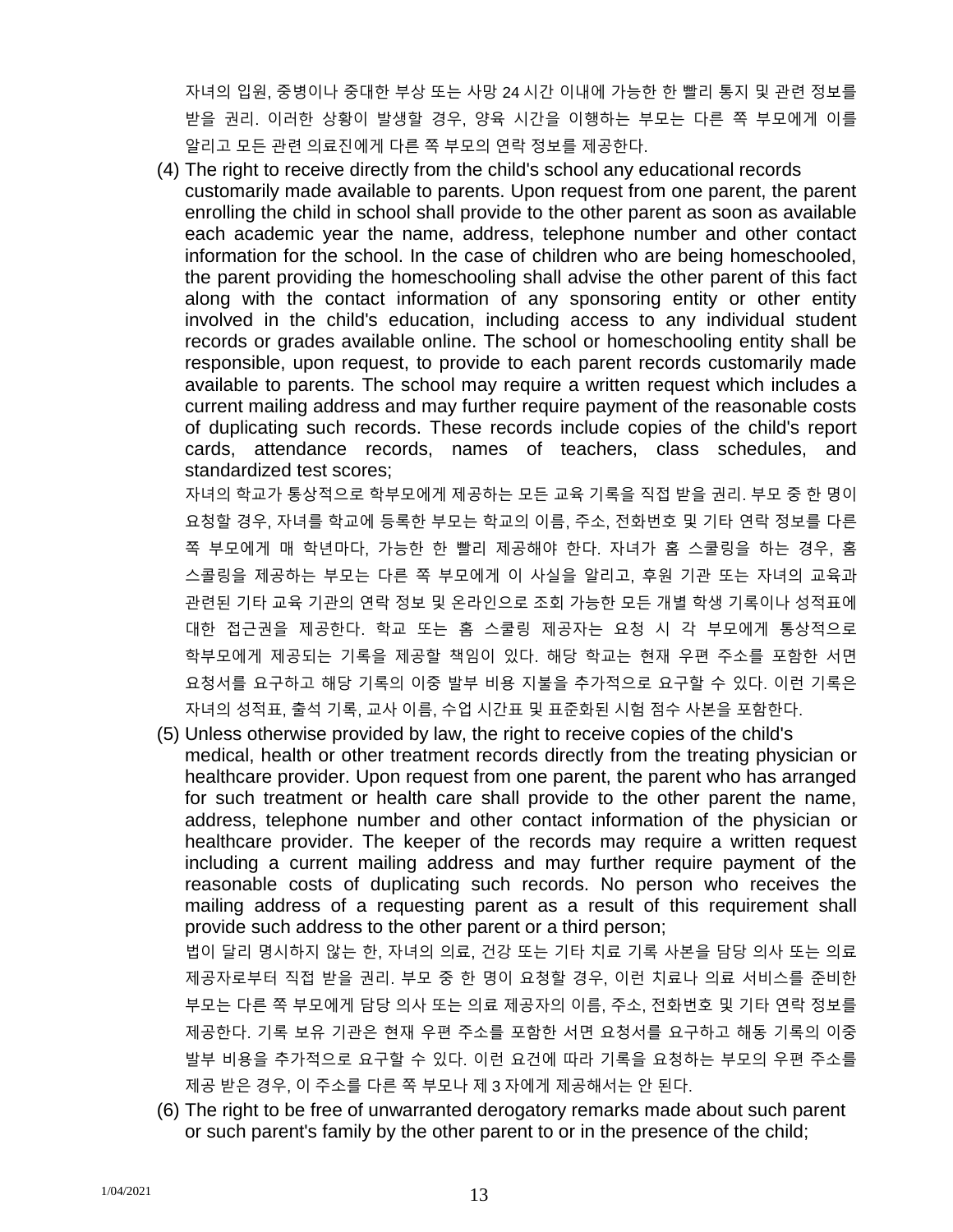상대방이 본인이나 본인의 가족과 관련하여 자녀에게 또는 자녀 앞에서 하는 근거 없는 비방을 받지 않을 권리.

(7) The right to be given at least forty-eight (48) hours notice, whenever possible, of all extracurricular school, athletic, church activities and other activities as to which parental participation or observation would be appropriate, and the opportunity to participate in or observe them. The parent who has enrolled the child in each such activity shall advise the other parent of the activity and provide contact information for the person responsible for its scheduling so that the other parent may make arrangements to participate or observe whenever possible, unless otherwise provided by law or court order;

부모의 참여나 참관이 필요할 수 있는 모든 과외 활동, 체육, 종교 활동 및 기타 활동과 이에 대한 참여 또는 참관 기회에 대해 최소한 48 시간 전 사전 통보를 받을 권리. 이런 각각의 활동에 자녀를 등록한 부모는 법 또는 기타 법원 명령이 달리 명시하지 않는 한, 다른 쪽 부모가 이런 활동에 참여 또는 참관하기 위한 준비를 할 수 있도록 다른 쪽 부모에게 해당 활동에 대해 알리고 일정 담당자의 연락처를 제공한다.

(8) The right to receive from the other parent, in the event the other parent leaves the state with the minor child or children for more than forty-eight (48) hours, an itinerary which shall include the planned dates of departure and return, the intended destinations and mode of travel and telephone numbers. The parent traveling with the child or children shall provide this information to the other parent so as to give that parent reasonable notice; and 부모 중 한 명이 미성년 자녀(들)와 함께 48 시간 이상 주를 떠날 경우, 다른 쪽 부모로부터 예정된 출발 및 귀가 일자, 예정 목적지, 이동 방법 및 전화번호를 포함한 일정을 받을 권리. 자녀(들)와

여행하는 부모는 다른 쪽 부모에게 합리적인 사전 통지를 제공하기 위해 위 정보를 제공한다.

(9) The right to access and participation in the child's education on the same bases that are provided to all parents including the right of access to the child during lunch and other school activities; provided, that the participation or access is legal and reasonable; however, access must not interfere with the school's dayto-day operations or with the child's educational schedule.

점심 시간 및 기타 학교 활동 중 자녀에게 접근할 권리를 포함해 모든 부모에게 동일하게 부여된 권리에 따라 합법적이며 합리적으로 자녀의 교육에 접근 및 이에 참여할 권리. 단, 이런 참여가 학교의 일상적인 운영이나 자녀의 교육 일정을 방해해서는 안 된다.

## **VII. NOTICE REGARDING PARENTAL RELOCATION**

#### **부모의 이사에 대한 통지**

The Tennessee statute (T.C.A. § 36-6-108) which governs the notice to be given in connection with the relocation of a parent reads in pertinent part as follows:

부모의 이사에 대한 통지를 규제하는 테네시 주 실정법(T.C.A. § 36-6-108)의 관련 규정은 다음과 같다.

After custody or co-parenting has been established by the entry of a permanent parenting plan or final order, if a parent who is spending intervals of time with a child desires to relocate outside the state or more than fifty (50) miles from the other parent within the state, the relocating parent shall send a notice to the other parent at the other parent's last known address by registered or certified mail. Unless excused by the court for exigent circumstances, the notice shall be mailed not later than sixty (60) days prior to the move. The notice shall contain the following: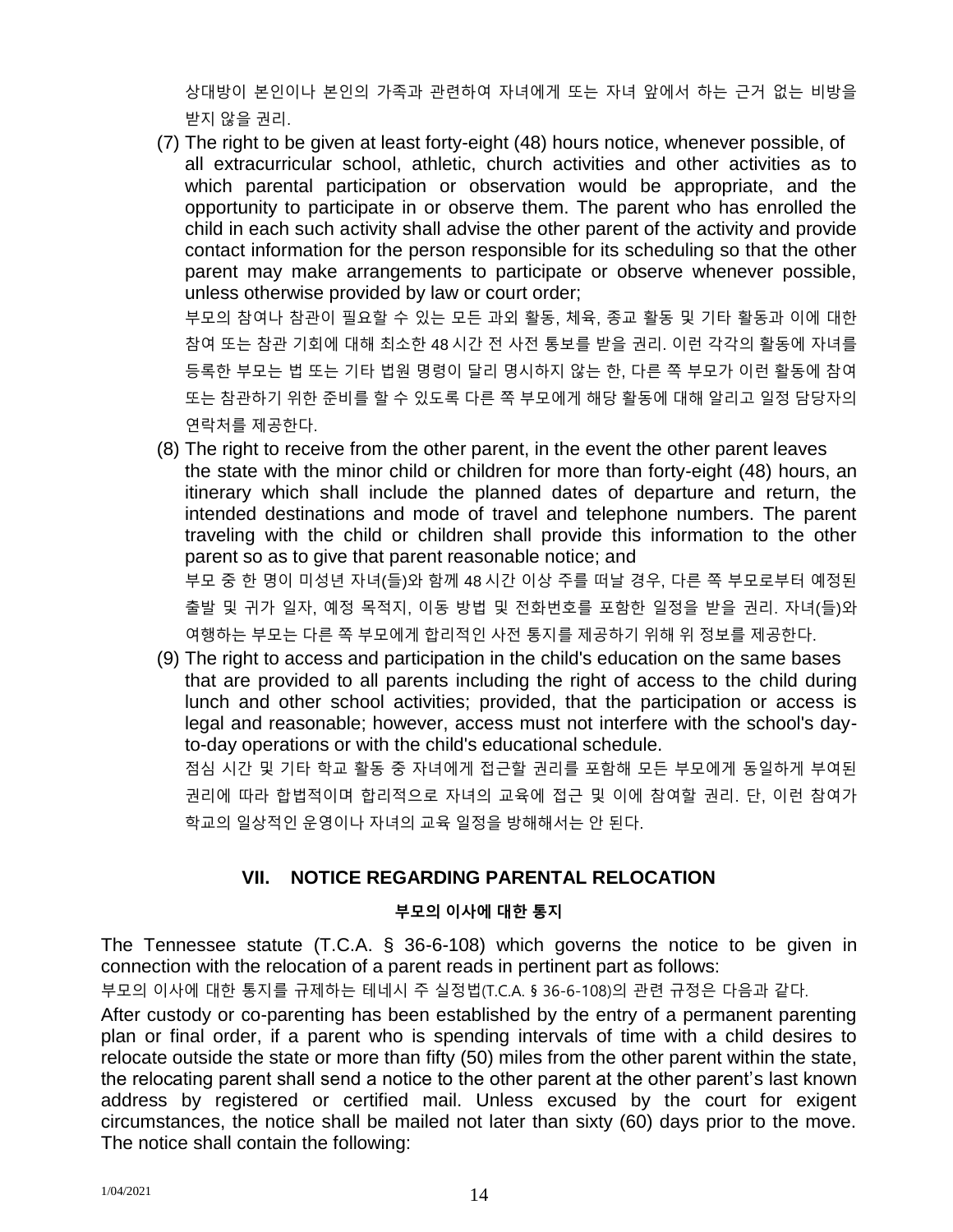영구양유계획 또는 최종 명령으로 양육권 혹은 공동 양육이 결정된 후, 자녀와 일정 시간을 보내는 부모가 주 밖 혹은 주 내에서 다른 쪽 부모로부터 50 마일을 초과하는 거리의 장소로 이주를 희망하는 경우, 이주하는 부모는 등기우편 또는 배달 증명 우편을 통해 다른 쪽 부모의 최근 거주지 주소로 통지서를 발송해야 한다. 긴박한 사정으로 법원의 허가를 받은 경우를 제외하고 상기 통지서는 이사 60 일 이전에 발송해야 하며 아래 내용을 포함해야 한다.

(1) Statement of intent to move;

이사 의도 표현

- (2) Location of proposed new residence; 새로 이사하는 집의 위치
- (3) Reasons for proposed relocation; and 이사의 이유
- (4) Statement that absent agreement between the parents or an objection by the nonrelocating parent within thirty (30) days of the date notice is sent by registered or certified mail in accordance with subsection (a), the relocating parent will be permitted to do so by law.

하기 하위 항목 (a)에 따른 부모간 합의 부재 또는 통지서를 등기우편 또는 배달 증명 우편으로 수령한 후 30 일 이내에 이사하지 않는 부모의 반대가 없는 경우, 이사를 원하는 부모는 법적으로 이사할 수 있다는 진술서.

(a) Absent agreement by the parents on a new visitation schedule within thirty (30) days of the notice or upon a timely objection in response to the notice, the relocating parent shall file a petition seeking approval of the relocation. The non-relocating parent has thirty (30) days to file a response in opposition to the petition. In the event no response in opposition is filed within thirty (30) days, the parent proposing to relocate with the child shall be permitted to do so.

통지서 수령 30 일 이내에 신규 방문 일정에 대한 부모의 합의 또는 이사 통지에 대한 신속한 반대가 없는 경우, 이사하는 부모는 이사 허가 청원을 제출해야 한다. 이사하지 않는 부모는 청원을 반대하는 진정서를 30 일 이내에 제출해야 한다. 30 일 이내에 반대 답변서를 제출하지 않을 경우, 자녀와 이사를 희망하는 부모는 이사할 수 있다.

(b) (1) If a petition in opposition to relocation is filed, the court shall determine whether relocation is in the best interest of the minor child. 이사 반대 진정서를 제출한 경우, 법원이 이사가 미성년자 자녀를 위한 최선의 이익을 제공하는지 결정한다.

## **VIII. PARENT EDUCATION CLASS**

#### **부모 교육 수업**

This requirement has been fulfilled by  $\Box$  both parents  $\Box$  mother  $\Box$  father  $\Box$  neither. Failure to attend the parent education class within 60 days of this order is punishable by contempt.

본 요건은 · 부모 모두 · 어머니 · 아버지가 이수하였거나 · 어느 쪽도 이수하지 않았다.

이 명령을 받은 후 60 일 이내에 부모 교육 수업에 출석하지 않을 경우 법정모독으로 처벌 받을 수 있다.

 $1/04/2021$   $15$ **Under penalty of perjury, we declare that this plan has been proposed in good faith and is in the best interest of each minor child and that the statements herein and on**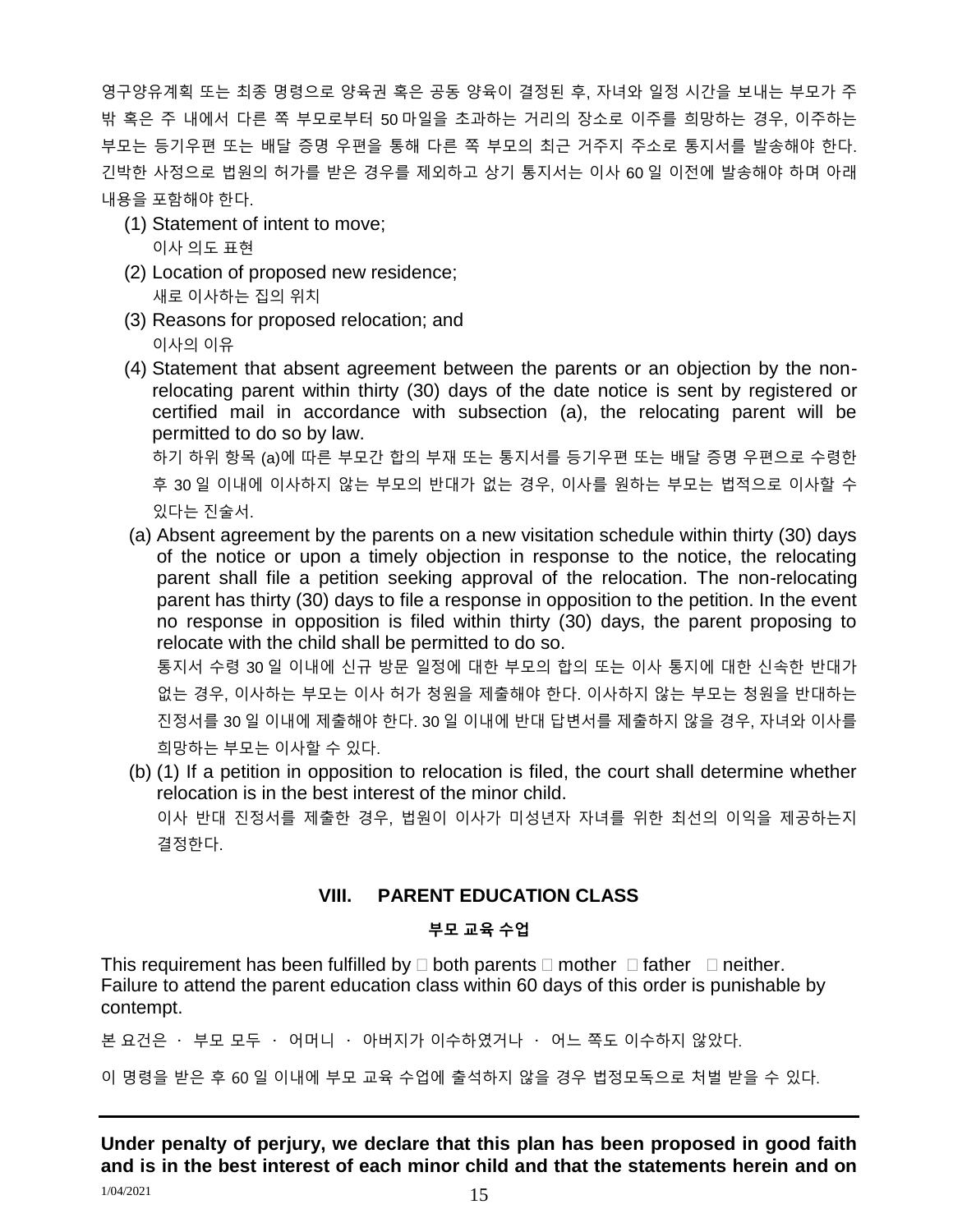#### **the attached child support worksheets are true and correct.** *(A notary public is required if this is a proposed plan by one parent. A notary public is required if this is an agreed plan by both parents.)*

**본인들은 이 계획을 성실하게 제안하며, 미성년 자녀에게 최선의 이익이 되는 방법으로 작성하였으며, 본 문서 및 첨부된 자녀 양육비 계산서에 포함된 진술은 사실이고 정확하며 허위라면 위증의 벌을 받기로 맹세한다. (한쪽 부모의 계획안일 경우 공증인이 필요합니다. 양측 부모의 동의안일 경우 공증인이 필요합니다.)**

| <b>Mother</b><br>어머니                                                                                              | Date and Place Signed<br>서명 일자 및 장소 |                      |  |  |
|-------------------------------------------------------------------------------------------------------------------|-------------------------------------|----------------------|--|--|
| Sworn to and subscribed before me this ______ day of __________________, 20_____.<br>20_____년 __월 __일 본인 앞에서 맹세함. |                                     |                      |  |  |
| My commission expires: _________________<br>면허 만료일:                                                               |                                     |                      |  |  |
|                                                                                                                   |                                     | <b>Notary Public</b> |  |  |
| Father<br>아버지                                                                                                     | Date and Place Signed<br>서명 일자 및 장소 |                      |  |  |
| Sworn to and subscribed before me this ______ day of __________________, 20_____.<br>20_____년 __월 __일 본인 앞에서 맹세함. |                                     |                      |  |  |
| My commission expires: __________________                                                                         |                                     |                      |  |  |
| 면허 만료일:                                                                                                           |                                     | Notary Public / 공증인  |  |  |
| <b>APPROVED FOR ENTRY:</b><br>명령 등록 승인                                                                            |                                     |                      |  |  |
| Attorney for Mother / 어머니 측 변호인                                                                                   | Attorney for Father / 아버지 측 변호인     |                      |  |  |
| Address / 주소                                                                                                      | Address / 주소                        |                      |  |  |
| Address / 주소                                                                                                      | Address / 주소                        |                      |  |  |

*separate Order incorporating this plan.*

참고: 담당 판사나 법관은 아래에 서명하거나 본 계획을 반영한 최종 명령 또는 별도의 명령에 서명할 수 있다.

COURT COSTS (If applicable)

법원 비용(해당 시)